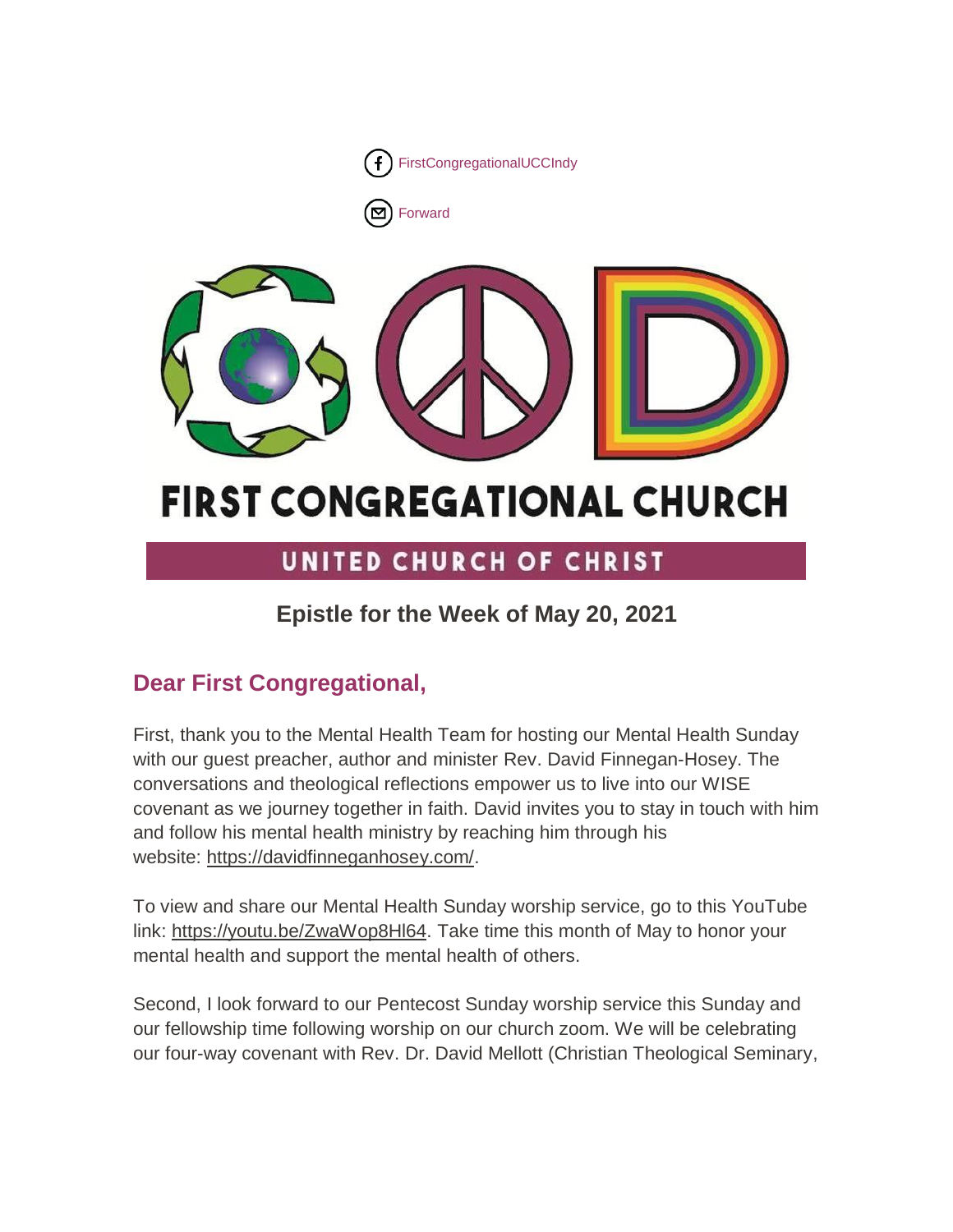Southeast Association of the Indiana-Kentucky Conference, David, and First Congregational) and welcoming new members into the First Congregational community of faith. I hope as many of you as possible can join us for these special covenantal moments in the life of our church.

Thanks be to God for the gift of a growing faith community, alive with the Pentecostal Spirit of God.

Blessings, Pastor Sarah



# **THIS SUNDAY**

#### **Sunday Adult Education, 9:30 a.m. (Zoom)**

Adult Education will continue to meet **[via Zoom](https://us02web.zoom.us/j/9264494206?pwd=dmtWbWE5UXRBTk5pcHZlYlB0aEFVUT09)**. Join us for lively discussions and thoughtful reflections. In May we will talk about Bread for the body, Health for the mind, and Love for the community. We will have two opportunities to share slices of our own faith formation by sharing some vignettes of our own stories. Come, join us!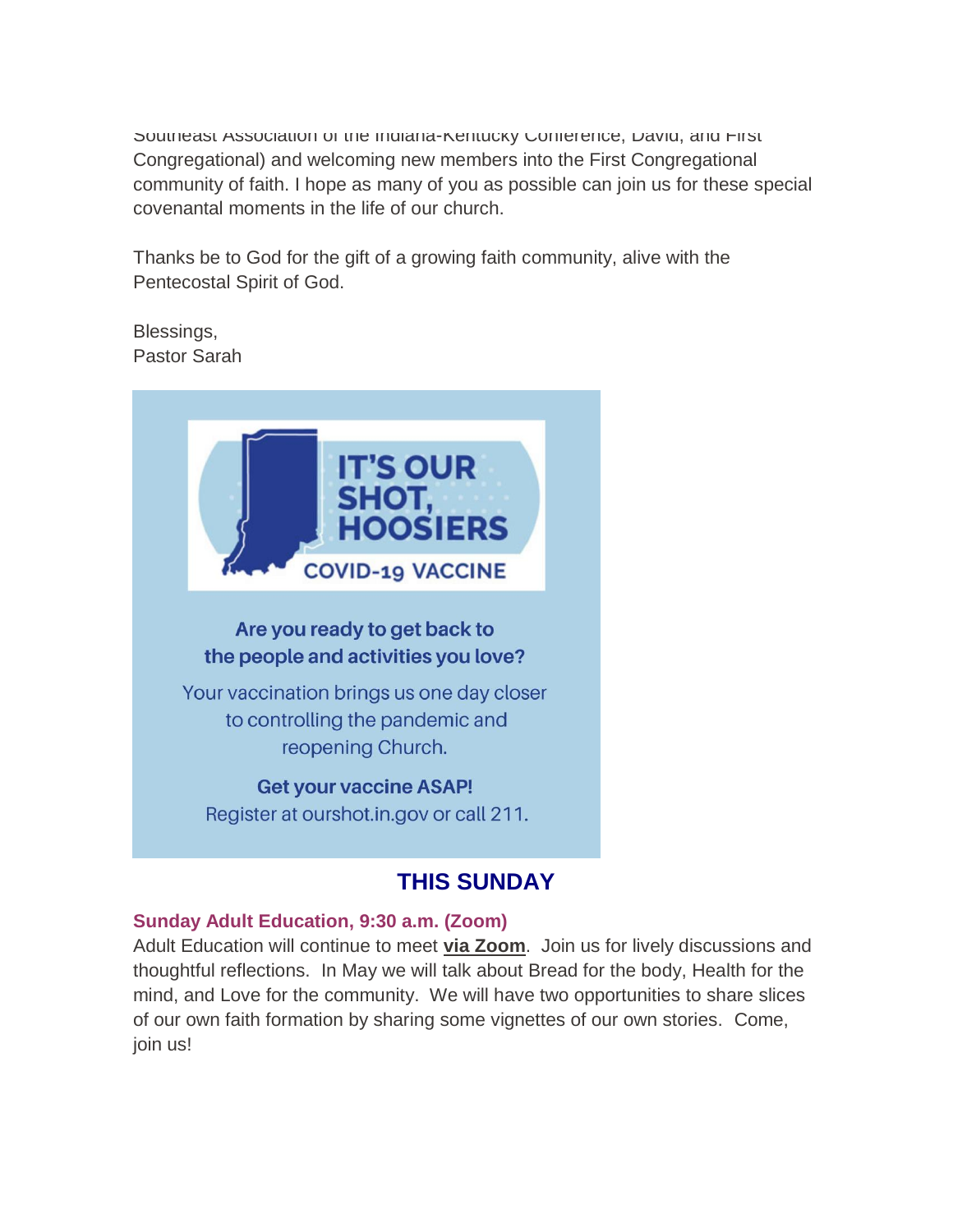**May 23: Beloved, Love!** Led by Wendy Baldwin, we reflect on a selected scripture and how it speaks to us about becoming and sustaining the beloved community.

#### **Sunday Worship, 11AM (YouTube, FaceBook, Dial In)**

**Scripture:** Acts 2:1-21 **Sermon:** "Being the Church in Transition"

**Coffee Hour via Zoom at 12:00PM** with Four-Way Covenant and New Member Reception

#### **Thank You for Your Support of First Congregational UCC**

Please continue supporting the mission and ministries of your local church by mailing a check to the church or through online donations at <http://www.fcindy.org/online-giving/>

## **THIS WEEK AT FC**

#### **How to Access our Zoom Gatherings**

[https://us04web.zoom.us/j/9264494206?pwd=dmtWbWE5UXRBTk5pcHZlYlB0aEF](https://us04web.zoom.us/j/9264494206?pwd=dmtWbWE5UXRBTk5pcHZlYlB0aEFVUT09) [VUT09](https://us04web.zoom.us/j/9264494206?pwd=dmtWbWE5UXRBTk5pcHZlYlB0aEFVUT09)

Meeting ID: 926 449 4206Password: 7171

If you click on the URL, you should not need to enter in the Meeting ID and Password.

To dial in by phone: +1 312 626 6799, Meeting ID 926 449 4206, Password 7171.

#### **TODAY!**

- **Men's Lunch at 1:00 p.m. -** For more information, please contact Dick Clough at (317) 872-3910 or Randy Walker at (317) 796-2081.
- **Spiritual Support Group at 5:00 p.m. (Zoom) -** This group openly invites anyone seeking spiritual care concerning well being. Contact Pastor Sarah at [pastorsarah@fcindy.org,](mailto:pastorsarah@fcindy.org) or 386-478-9012.

#### **Vespers (Outdoor/Zoom) on Tuesdays from 7:00 - 7:30 p.m.**

Join us for a time of togetherness, Scripture, and sharing of joys and concerns. When weather conditions allow, Vespers will be outdoors at the church at 7 pm. Please bring a lawn chair and wear a mask. We will also try to connect to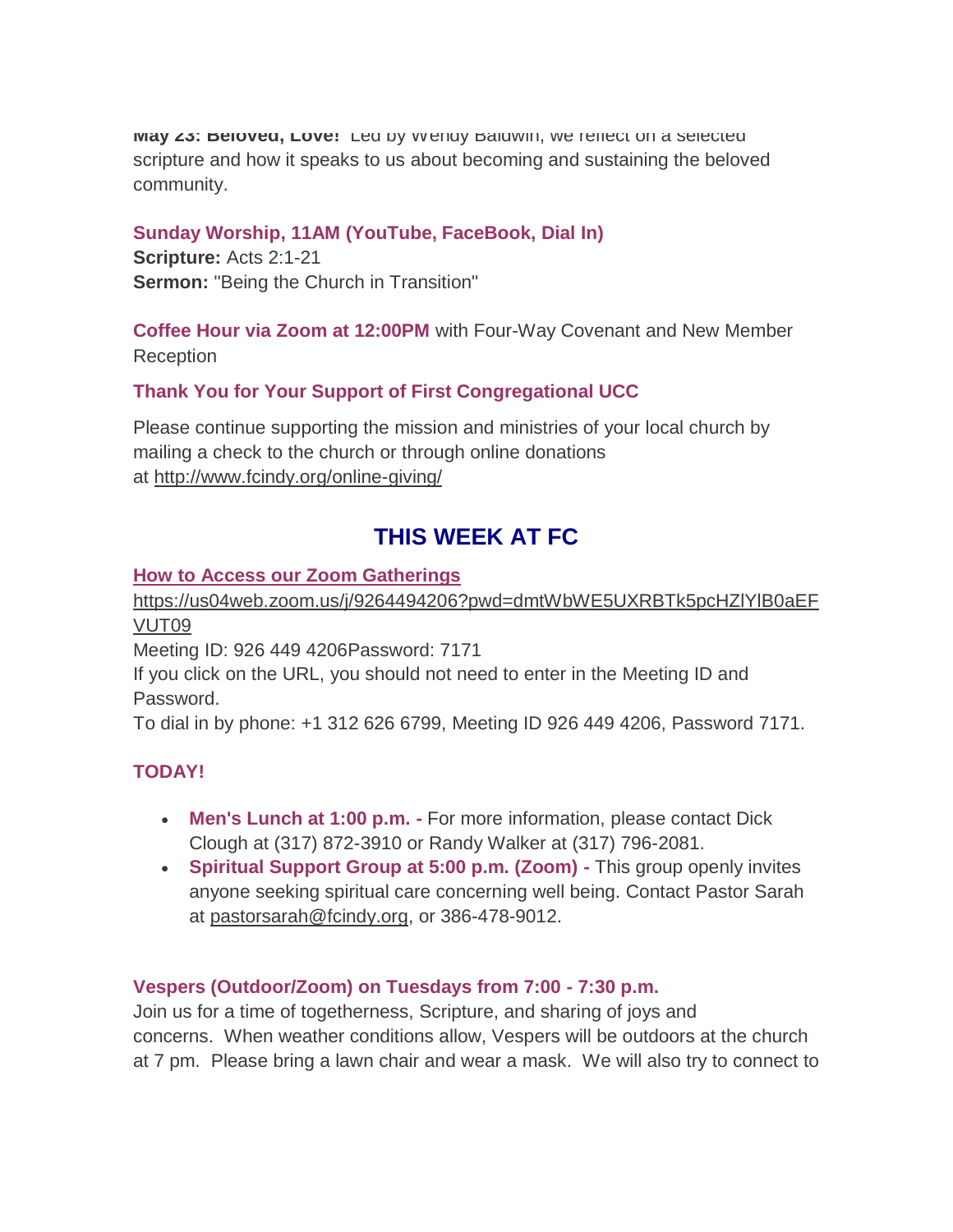Zoom for those unable to attend in person. We will NOT meet outdoors if the temperature is below 50 degrees, it's raining, or winds are greater than 20 mph; you can join us on Zoom.

**The Mental Health Team** is seeking new members who want to become part of the team. If interested or have questions, contact Sandy Wood@ [csjlwood@att.net](mailto:csjlwood@att.net) or 317-225-6206.

#### **A Gift for Cassidy Hall**

The Church Council has approved (former Student Pastor) Cassidy Hall's Support Team's recommendation for a financial gift — a scholarship for her last semester at CTS - **A GIFT FOR CASSIDY !** She will not have time for another internship or job, thus no income as she completes this counseling training.

Send your donations to the church marked "A Gift for Cassidy". We will award this to Cassidy later in May to allow you time to send your gift for the gift which has been ours through her ministry with First Congregational.

If you have questions, please direct them to Rev. Dr. Patrick Larracey, chair of Cassidy's Support Team. We plan to "stick with her" through her training and preparation for ordination in the United Church of Christ. Thank you for your support and gift for the future of this maturing UCC pastor.

#### **Outreach & Service**

Please remember to contribute to the UCC 5-for-5 special offering, Strengthen the Church, before the end of May. This offering supports expansion and growth of UCC local congregations as the UCC seeks to respond to the emerging needs of local communities. Donate online, accompanied by an explanatory note to Financial Secretary Cheryl Dillenback, or by check sent to the church designated "Strengthen the Church".

From May through August, Covenant Outreach is supporting The Trevor Project which provides mental and emotional support for LGBTQ+ youth (highlighted in the May Colony), the Julian Center for survivors of domestic and sexual violence (highlighted in the June Colony), and the UCC Mental Health Network. Donations to "Covenant Outreach" between now and the end of August can be made online or by check sent to the church, and will be divided equally among these three organizations. Please support these ministries as they align with our W.I.S.E. for Mental Health covenant.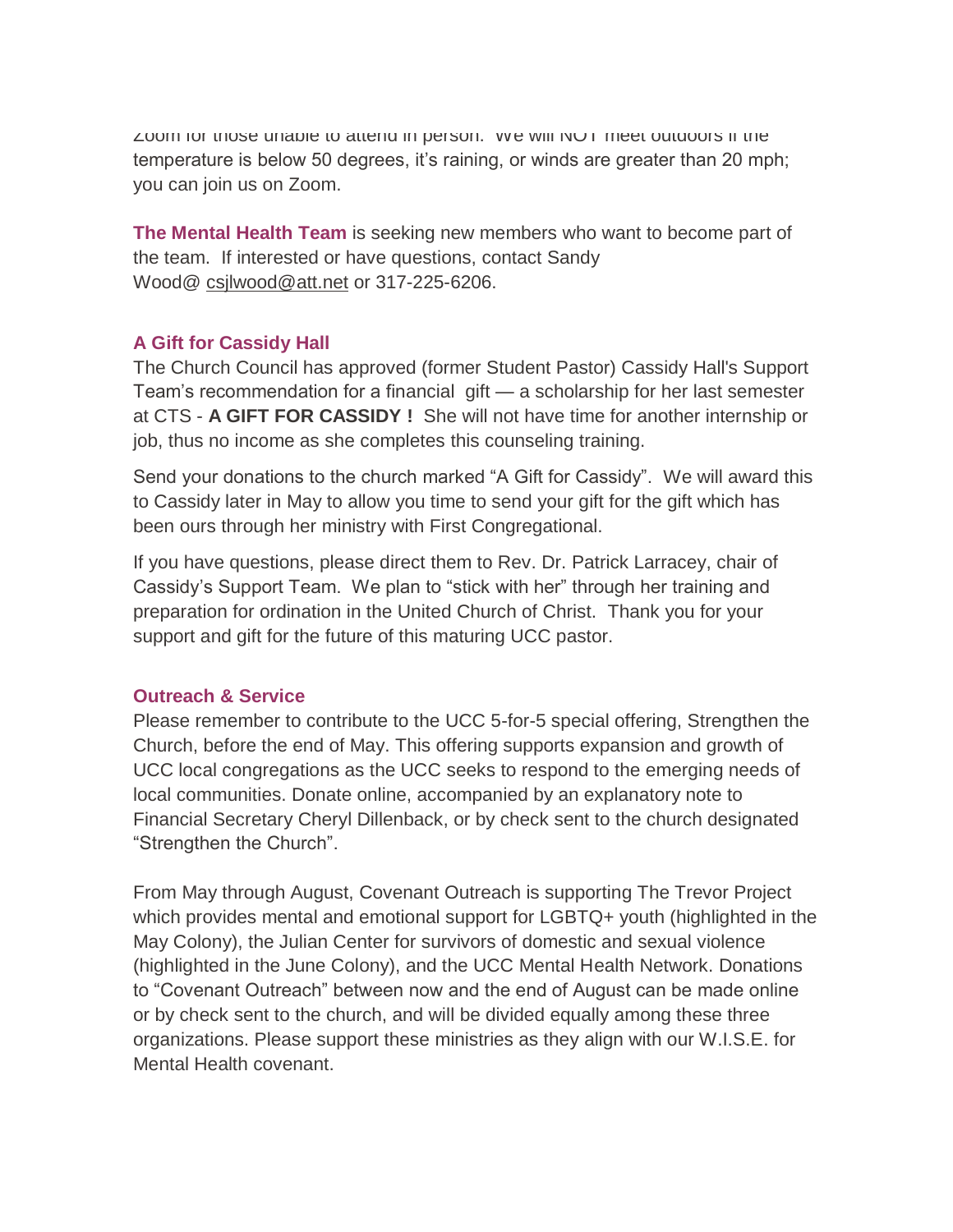#### **Bread for the World Advocacy**

We wanted to share an example of the work Bread for the World is doing locally. Two years ago, partnering with other local food networks, Bread Indiana organized a town hall which Senator Todd Young participated in discussing food initiatives - in front of over 350 people.. This spring, Senator Mike Braun participated in a panel discussion on zoom, listening to experts and discussing hunger related initiatives. It has been very impactful to get their focused attention on this issue.

If you would like to view the webinar with Senator Mike Braun from April, here is a youtube link:

#### <https://youtu.be/Gy6Ifjf2KE4>

If you have intended to write to your senators and representatives about ending child hunger and haven't yet done so, now is the time. Here is the link to the Sample

Letter: [https://secure.bread.org/site/Advocacy?cmd=display&page=UserAction&id=](https://secure.bread.org/site/Advocacy?cmd=display&page=UserAction&id=401&s_subsrc=website-offering-of-letters-microsite) [401&s\\_subsrc=website-offering-of-letters-microsite](https://secure.bread.org/site/Advocacy?cmd=display&page=UserAction&id=401&s_subsrc=website-offering-of-letters-microsite) Personalization makes your letters and emails even more valuable. After you've sent them, please report your participation to Shannon at [shannon@fcindy.org.](mailto:shannon@fcindy.org)

Thank you for your passion and letters, and for taking part in this important effort. Bread for the World team

#### **COMING SOON**

#### **Fun at First! – Sunday, May 30, 3:30- 5 pm**

Looking for some in-person fun and community? Join us to hear and see Mark Booth of Take Flight! for his intriguing and interesting demonstration of various birds of prey! Meridian Hills Cooperative Nursery School will also be joining us for this extra special event. We'll be outdoors at our church building, while observing our current outdoor safety protocols of distancing and mask wearing. Please bring your own chair, if possible. We'll start gathering at 3:30, and Mark will begin his presentation at 4:00. All ages welcome, and bring a friend! Questions? Contact Wendy Baldwin.

**IKC UCC Virtual 2021 Annual Gathering: June 3, 2021 - June 5, 2021** Click **[HERE](http://events.r20.constantcontact.com/register/event?oeidk=a07ehx2mnllab02071f&llr=iby9x9dab)** to Register.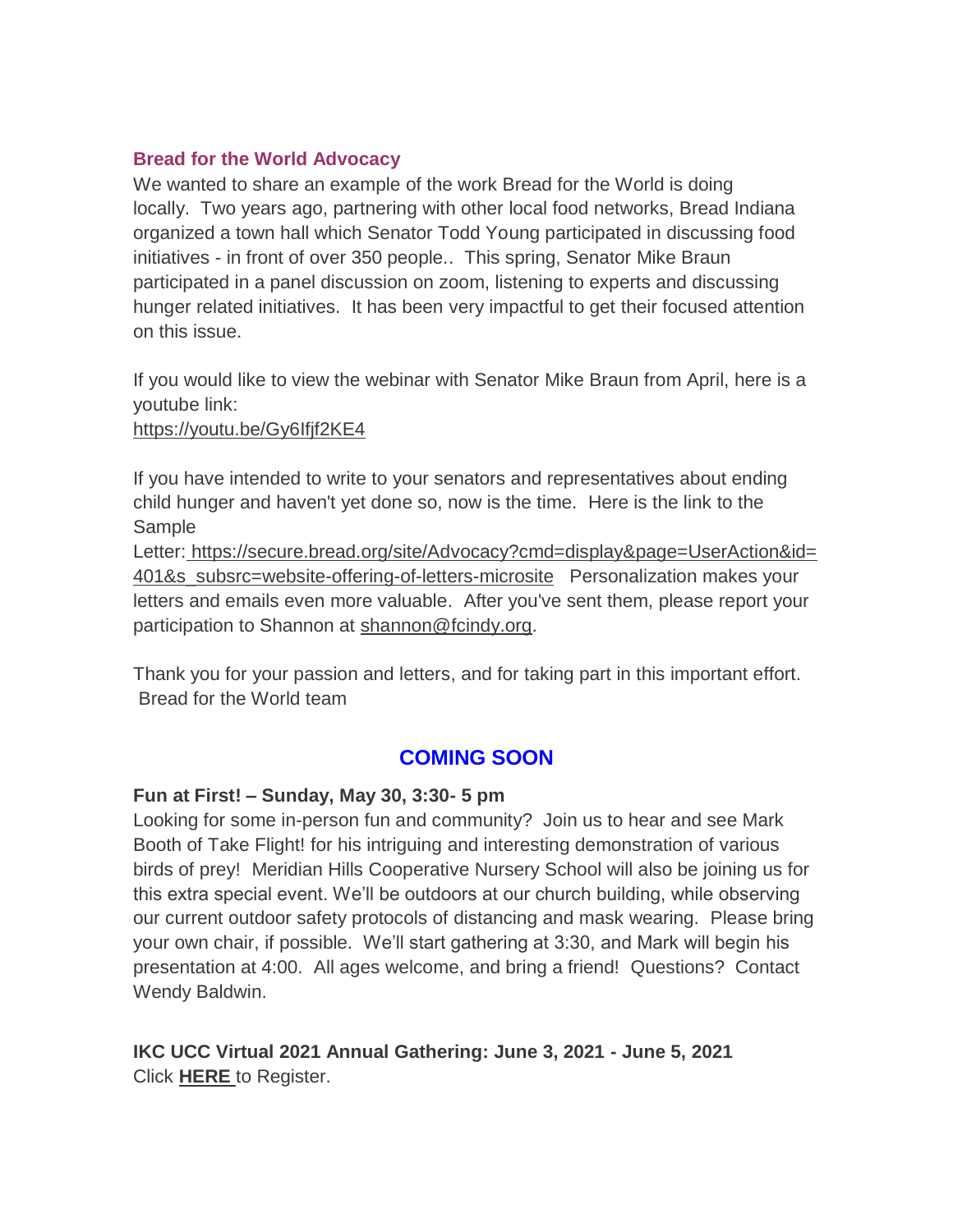welcome to the indiana-Kentucky Conference Virtual Annual Gathering 2021! Our theme this year is "From Sackloth to Joy" as we name the hardship of this past year, but also the joy of moving towards a new beginning. We will be blessed by storytelling, worship, an engaging keynote experience with the Rev. Dr. Gregory Ellison II, and look towards our future as a Conference that will not only host the next in person General Synod in 2023, but is beginning to imagine a new vision for where God is leading us.

Per our new Constitution and Bylaws passing in 2019, you will notice that we will not have a business meeting this year and so your registration will be streamlined not as a delegate or guest, but to everyone identifying as a guest to the gathering. It is out of an abundance of caution that we will have this gathering virtually as the COVID-19 pandemic continues to present some current risk and we seek to continue loving our neighbor by mitigating the spread of the virus further. With great anticipation, however, we look forward to a gathering in 2022 with hope that we can actually be together in person. All that said, we welcome you to the Indiana-Kentucky Conference 2021 Annual Gathering as we step from sackloth and into the joy of God. May you experience the God of joy in our time together.

#### **Please click** [HERE](https://mcusercontent.com/7a2e4c501545b6d78729a64a1/files/4829092a-9266-4e2f-a5d7-b1df27a81bda/May_Colony_2021.01.pdf) **[t](https://mcusercontent.com/7a2e4c501545b6d78729a64a1/files/4829092a-9266-4e2f-a5d7-b1df27a81bda/May_Colony_2021.01.pdf)o view the May Colony with more information and events happening this month!**

### **CONNECTION & SUPPORT**

**FC Facebook page** (click **[here](https://www.facebook.com/FirstCongregationalUCCIndy/)**)

"**First Congregational Indy Fellowship**" group on Facebook (click **[here](https://www.facebook.com/groups/521333455186422/)**).

#### **Pastoral Care**

Pastor Sarah may be reached at (386) 478-9012 or [pastorsarah@fcindy.](mailto:pastorsarah@fcindy.org)

#### **Pastor Sarah's Sabbath Days: Mondays & Saturdays**

The congregation covenant with Pastor Sarah to provide 2 days per week for personal rest and family renewal. On Mondays and Saturdays, Pastor Sarah is not available unless it is a pastoral emergency. Thank you for honoring this sacred gift of Sabbath time for our Pastor and her family.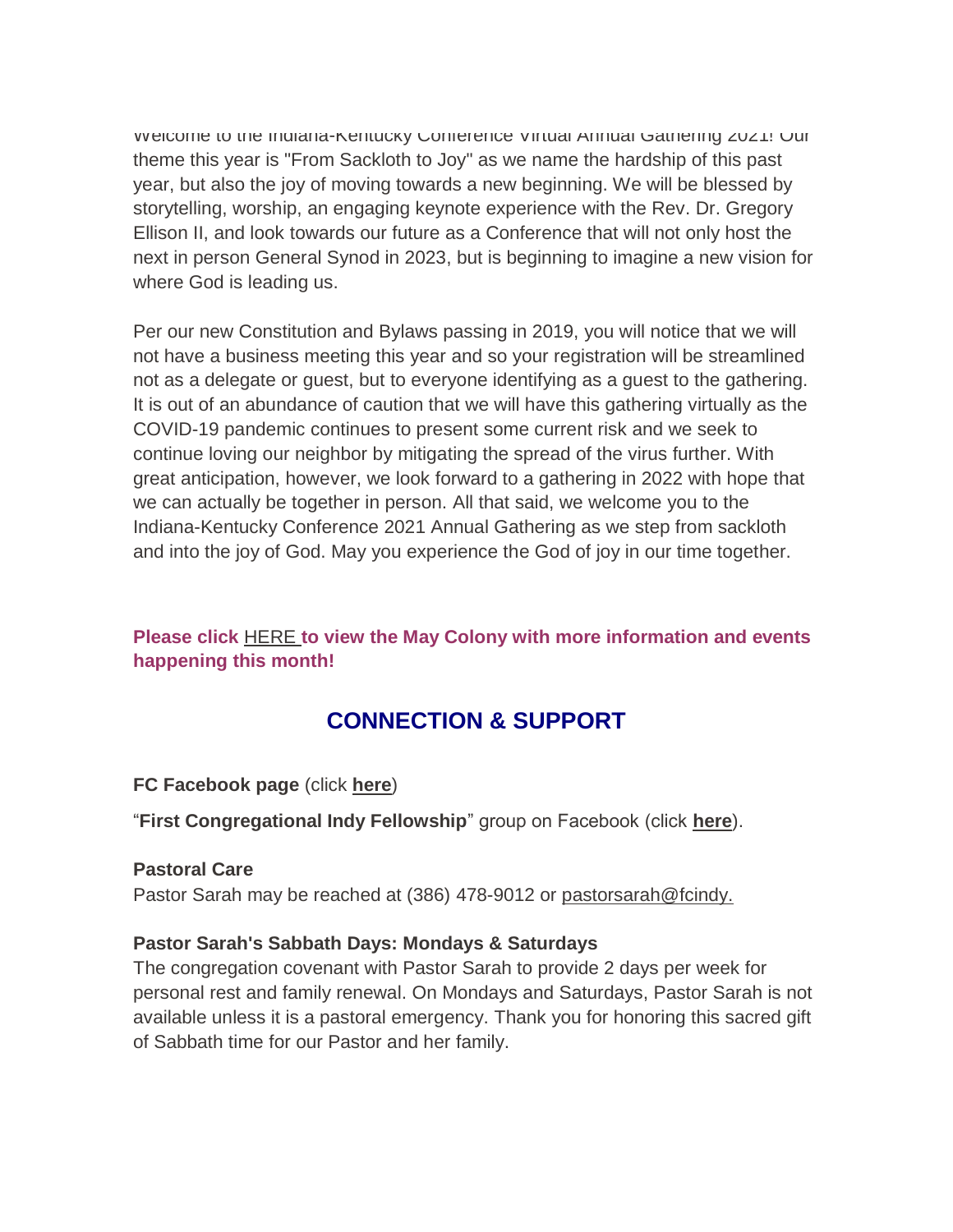#### **Additional Church Support Contacts**

Pastoral Care Associate: Pastor Carol [\(casowle@gmail.com\)](mailto:casowle@gmail.com) Office Administrator: Shannon [\(shannon@fcindy.org\)](mailto:shannon@fcindy.org) Lead Councilor: Larry Eckel [\(lspeckel@comcast.net\)](mailto:lspeckel@comcast.net) (Senior Councilors: Steve Coomer, Larry Eckel, Alice Rutherford)

#### **Mental Health Support:**

- **Substance Abuse and Mental Health Services Administration's Disaster Distress Helpline:** 1-800-985-5990, or text "TalkWithUs" to 66746.
- **National Suicide Prevention Hotline**: 1-800-273-TALK (8255) (press 1 for veterans, 2 for Spanish)
- **National Alliance on Mental Illness (NAMI)** Information HelpLine provides information and referral services. 1-800-950-NAMI (6264) and [www.nami.org.](http://www.nami.org/)
- **The Trevor Project hotline** offers support for LGBTQIA+ youth and families struggling with mental health challenges at 1-866-4-U-TREVOR (488-7386) and [www.theTrevorProject.org](http://www.thetrevorproject.org/)

**Members in Need Fund -** The Members in Need Fund is available to support financial needs for any of our church family who find themselves in need. To request funds for you or your family, please contact Pastor Sarah by email [pastorsarah@fcindy.org](mailto:pastorsarah@fcindy.org) or cell (386) 478-9012.

#### **FC Covid Protocols:**

On 5/12, the Church Council approved the following revision to our policy for gathering outdoors:

The church grounds are available for in-person gatherings where social distancing is maintained between households. Face masks are optional for those who are fully vaccinated, but are required for those who are not fully

vaccinated. Participants are asked to bring their own chairs and beverages. Restrooms are available for use; people should be masked and socially distant while in the building.

The church building is still closed to in-person church gatherings until the following parameters are reached, based on guidance from Dr Virginia Caine, Marion County Public Health Director:

*A 7-day average of 5% (or less) positivity among unique individuals tested for a two-week period, and new cases per day at 35 or under in Marion County, per the*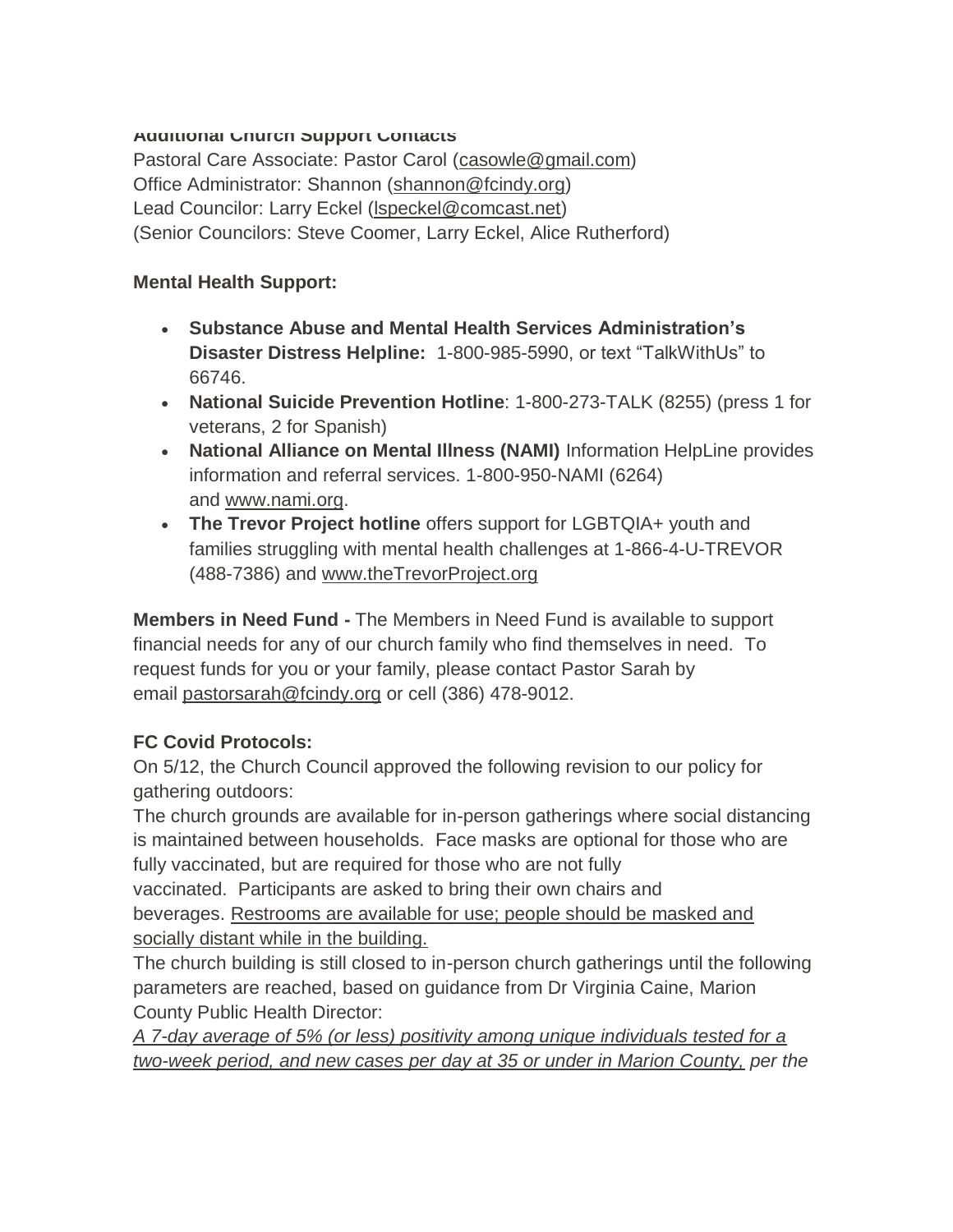*metrics shown on [www.coronavirus.in.gov](https://fcindy.us16.list-manage.com/track/click?u=7a2e4c501545b6d78729a64a1&id=3a4df53b60&e=605c2c8600) .* 

At that time, the Council will decide reopening measures.

#### **THIS WEEK AT FIRST CONGREGATIONAL**

#### **3 Ways to Connect for Worship**

#### *YOUTUBE*

<https://www.youtube.com/channel/UCWV9wqAvPiUKSkEbjaV6Zpw>

- YouTube Live broadcasts at 11am..
- Use this option for live interacting and messaging. You must have or create a user account and be logged in to message live.

#### *FACE BOOK*

[https://www.facebook.com/pg/FirstCongregationalUCCIndy/posts/?ref=page\\_int](https://www.facebook.com/pg/FirstCongregationalUCCIndy/posts/?ref=page_internal) [ernal](https://www.facebook.com/pg/FirstCongregationalUCCIndy/posts/?ref=page_internal)

- The video will be posted at 11am.
- This is for viewing only. For live interacting and commenting, please use the YouTube option.

#### *DIAL-IN*

- Dial **317-204-3862**
- Landline is preferred for clarity.
- If calling with a smart phone, setting your cellular setting to Wi-Fi calling will be clearer.

#### **How to Access our Zoom Gatherings**

[https://us04web.zoom.us/j/9264494206?pwd=dmtWbWE5UXRBTk5pcHZlYlB0](https://us04web.zoom.us/j/9264494206?pwd=dmtWbWE5UXRBTk5pcHZlYlB0aEFVUT09) [aEFVUT09](https://us04web.zoom.us/j/9264494206?pwd=dmtWbWE5UXRBTk5pcHZlYlB0aEFVUT09) Meeting ID: 926 449 4206 Password: 7171 If you click on the URL, you should not need to enter in the Meeting ID and Password. To dial in by phone: +1 312 626 6799, Meeting ID 926 449 4206, Password 7171.